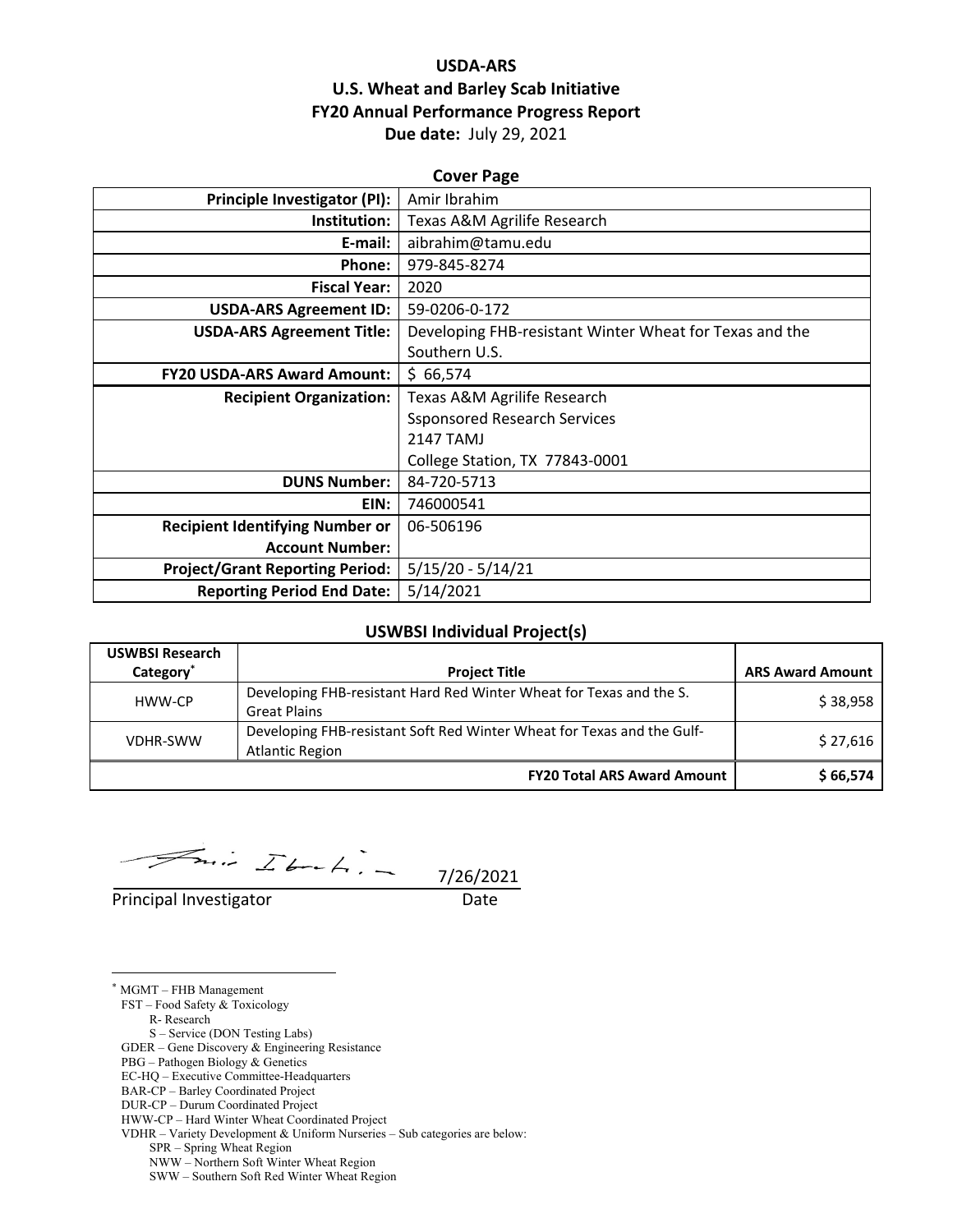## **Project 1:** *Developing FHB‐resistant Hard Red Winter Wheat for Texas and the S. Great Plains*

## **1. What are the major goals and objectives of the research project?**

The overarching goal of this proposal is to use traditional breeding techniques and marker‐ assisted selection (MAS) to develop FHB‐resistant HRW cultivars adapted to Texas and the Southern Great Plains. Our specific objectives are to: 1) develop, screen, and release HRW that combine superior yield and end‐use quality with tagged or native FHB resistance, 2) use MAS to complement traditional breeding methods and improve gain from selection, and 3) enter promising FHB‐resistant lines into regional nurseries to facilitate development of resistant cultivars. New FHB‐resistant HRW cultivars with high yield, tolerance to other stresses, and superior quality will provide effective means of resistance not only in Texas but also in other areas of the central and southern Great Plains where TAM wheat is adapted and where FHB levels require adequate host plant resistance.

**2. What was accomplished under these goals or objectives?** *(For each major goal/objective, address these three items below.)*

## **a) What were the major activities?**

A mist‐irrigated FHB evaluation nursery was successfully established at the main campus for evaluating incidence and disease severity. We have specifically evaluated the Southern Regional Germplasm Nursery (SRPN), Northern Regional Germplasm Nursery (NRPN), the Southern Scab Nursery in addition to Texas advanced yield trials. Another nursery was used at Dumas, TX. Both nurseries had heavy scab infection.

## **b) What were the significant results?**

During our first ever year of testing in the scab misted nursery at College Station, we had excellent uniform symptoms. The FHB index ranged from 1.4 to 8, based on a scale of 0 ‐ 9 in the Southern Scab Nursery and the *Fusarium* damaged kernels (FDK) ranged from 20% ‐ 67% in the same nursery. The FHB index and FDK were highly correlated (r = 0.8, P < 0.01). The best performers were lines possessing the *Fhb1* gene.

## **c) List key outcomes or other achievements.**

Our first ever nursery showed that we can produce and apply inoculum appropriately, mist irrigate, establish symptoms, and take good readings of wheat head scab. The correlation between FHB index and heading was ‐ 0.6 (P < 0.01), which indicates that the later lines had lower FHB symptoms. This indicates that we need to have better grouping of entries by heading for symptom evaluation. This also indicates that we need to apply the corn spawn earlier right at the beginning of stem elongation next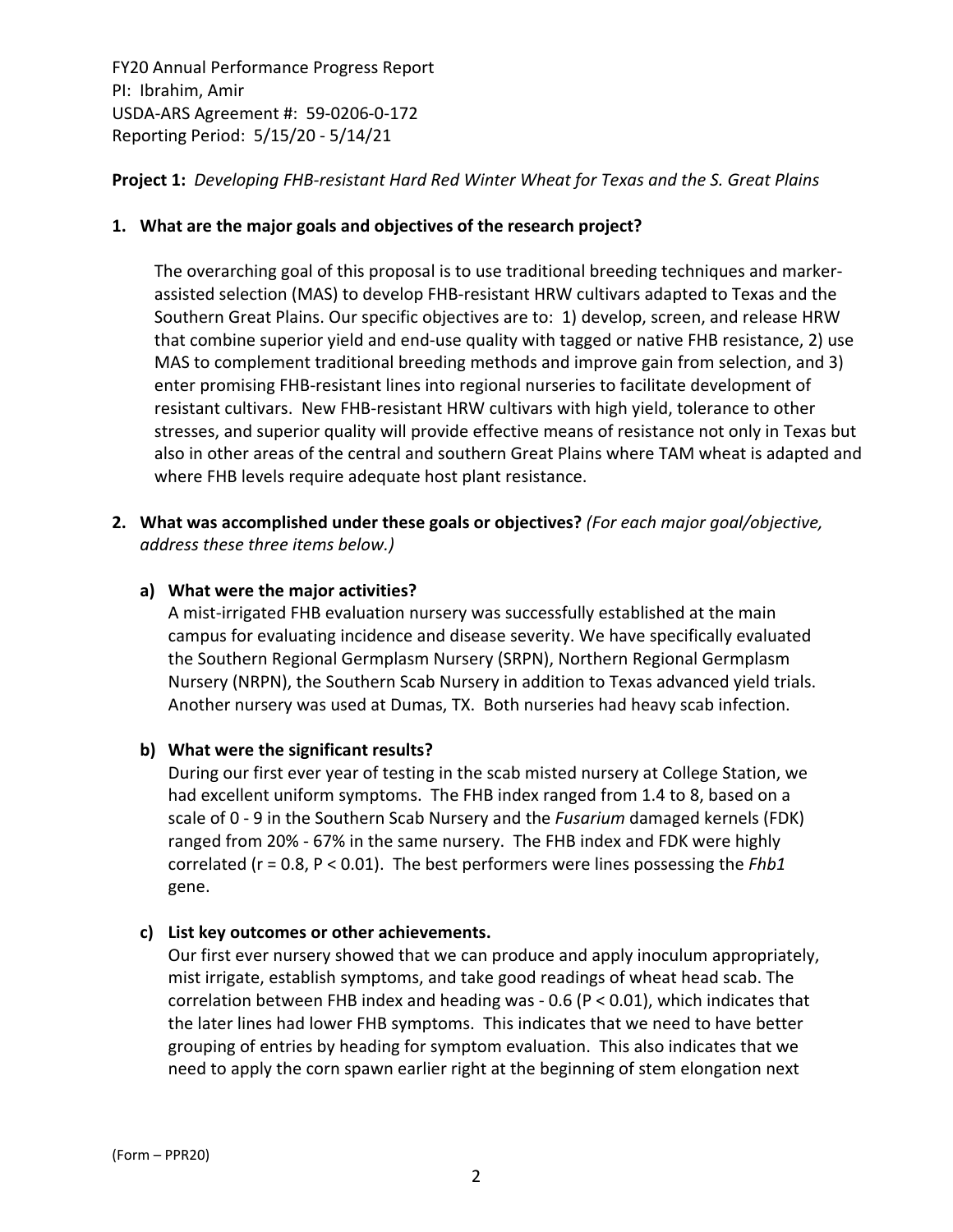> year. The other scab nursery at Dumas, TX was heavily infected with both WSMV and FHB.

**3. Was this research impacted by the COVID‐19 pandemic (i.e. university shutdowns and/or restrictions, reduced or lack of support personnel, etc.)? If yes, please explain how this research was impacted or is continuing to be impacted.**

Our research and breeding efforts were not impacted by COVID‐19.

#### **4. What opportunities for training and professional development has the project provided?**

Two technicians and several undergraduate students were trained in symptom rating, including, disease incidence, severity, and FDK, as part of this project.

#### **5. How have the results been disseminated to communities of interest?**

So far, data of regional nurseries has been shared with colleagues in the HRW region. Results will be communicated in producers' meeting and field days. Any future significant outcomes of this project will also be highlighted in popular press articles. Furthermore, results will be communicated to scientific peers via peer‐reviewed scientific journals upon the release of current candidates screened during 2021.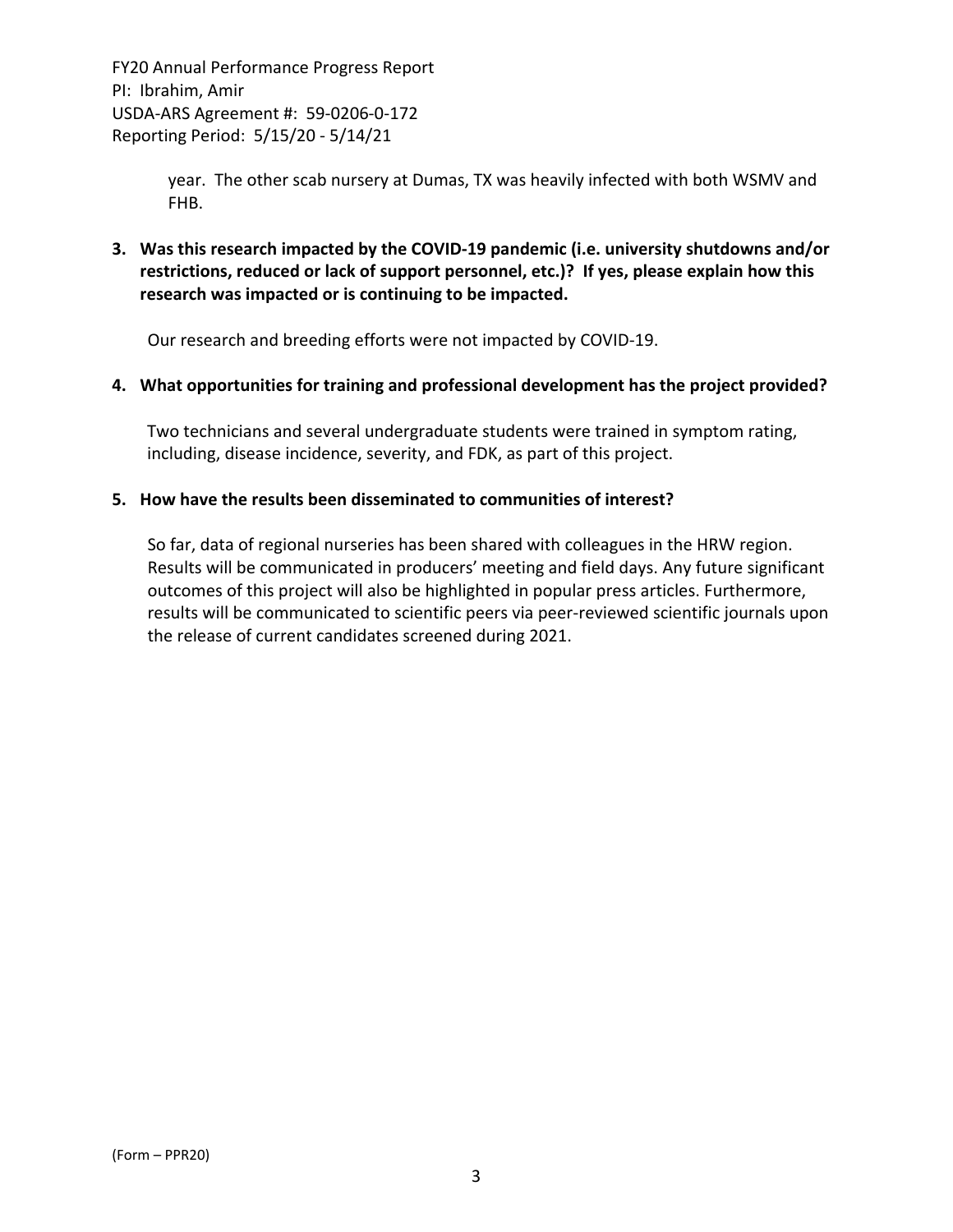## **Project 2:** *Developing FHB‐resistant Soft Red Winter Wheat for Texas and the Gulf‐Atlantic Region*

#### **1. What are the major goals and objectives of the research project?**

The overarching goal of this proposal is to use traditional breeding techniques, a misted‐ nursery, and MAS to develop FHB resistant SRWW cultivars and to share germplasm with other Southern U.S. programs. Our specific objectives are to: 1) develop, screen, and release SRWW that combine superior yield and end‐use quality with tagged or native FHB resistance, 2) use MAS to complement traditional breeding methods and improve gain from selection, and 3) enter promising FHB-resistant lines into Southeastern University Grains (SunGrains) scab nurseries to facilitate development of resistant cultivars. New FHB-resistant SRWW cultivars with high yield potential, tolerance to other biotic and abiotic stresses, and superior end‐use quality will provide effective means of resistance not only in Texas but also in other areas in the Southern U.S. where TAM wheat is adapted and where FHB levels require adequate host plant resistance.

**2. What was accomplished under these goals or objectives?** *(For each major goal/objective, address these three items below.)*

## **a) What were the major activities?**

A mist‐irrigated FHB evaluation nursery was established at the main campus for evaluating incidence and disease severity. We have specifically evaluated the Texas Soft Uniform Variety Trial (SUVT), Uniform Southern SRWW Nursery (USSRWWN), and the Southern Uniform Winter Wheat Scab Nursery (SUWWSN) in 2020 – 2021, and we will continue to do the same during the 2021 – 2022, 2022 – 2023, 2023 – 2024, and 2024 – 2025 wheat growing seasons. We will harvest seed for scabby kernel evaluation, and we will send the seed to Minnesota for DON evaluation.

## **b) What were the significant results?**

During the first ever year of testing in the scab misted nursery, we had excellent uniform symptoms. The FHB index ranged from 1 to 6.5, based on a scale of 0 - 9 in the Southern Scab Nursery and the FDK ranged from 15% ‐ 60% in the same nursery. The FHB index and FDK were correlated ( $r = 0.6$ ,  $P < 0.01$ ). The best performers were lines possessing the Fhb1 gene.

#### **c) List key outcomes or other achievements.**

Our first ever nursery showed that we can produce and apply inoculum appropriately, mist irrigate, establish symptoms, and take good readings of wheat head scab. The correlation between FHB index and heading was ‐ 0.7 (P < 0.01), which indicates that the later lines had lower FHB symptoms. This indicates that we need to have better grouping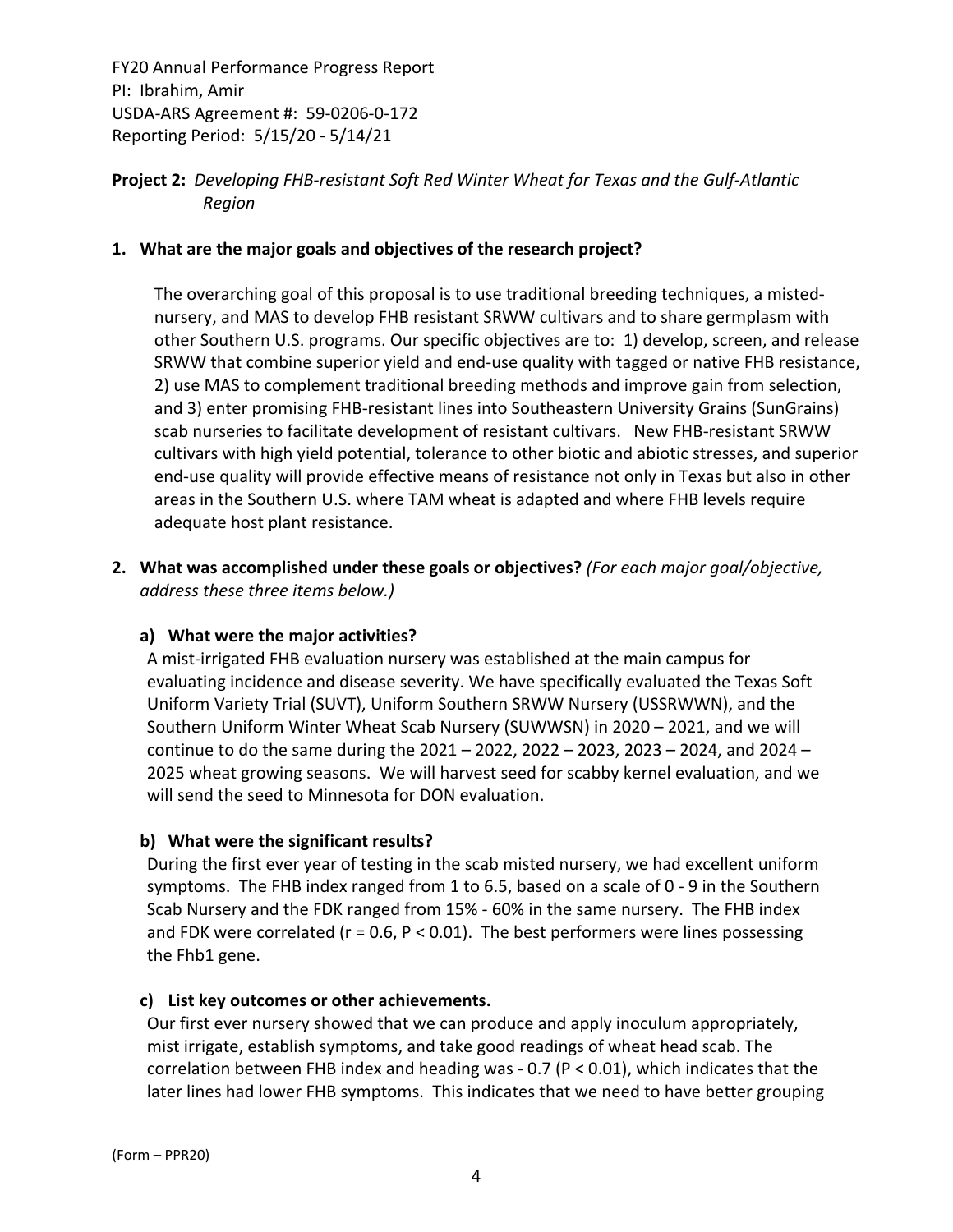> of entries by heading for symptom evaluation. This also indicates that we need to apply the corn spawn earlier right at the beginning of stem elongation next year. There is an increase in the *Fhb1* frequency in our germplasm; thanks to the USWBSI efforts. We expect to release this type of resistance in about two years from now.

## **3. Was this research impacted by the COVID‐19 pandemic (i.e. university shutdowns and/or restrictions, reduced or lack of support personnel, etc.)? If yes, please explain how this research was impacted or is continuing to be impacted.**

Our research and breeding efforts were not impacted by COVID‐19.

#### **4. What opportunities for training and professional development has the project provided?**

Two technicians and several undergraduate students were trained in symptom rating, including, disease incidence, severity, and FDK, as part of this project.

#### **5. How have the results been disseminated to communities of interest?**

So far, data of regional nurseries has been shared widely with colleagues in the SunGrains and HRW groups. Results will be communicated in producers' meeting and field days. Any future significant outcomes of this project will also be highlighted in popular press articles. Furthermore, results will be communicated to scientific peers via peer‐reviewed scientific journals upon the release of current candidates screened during 2021.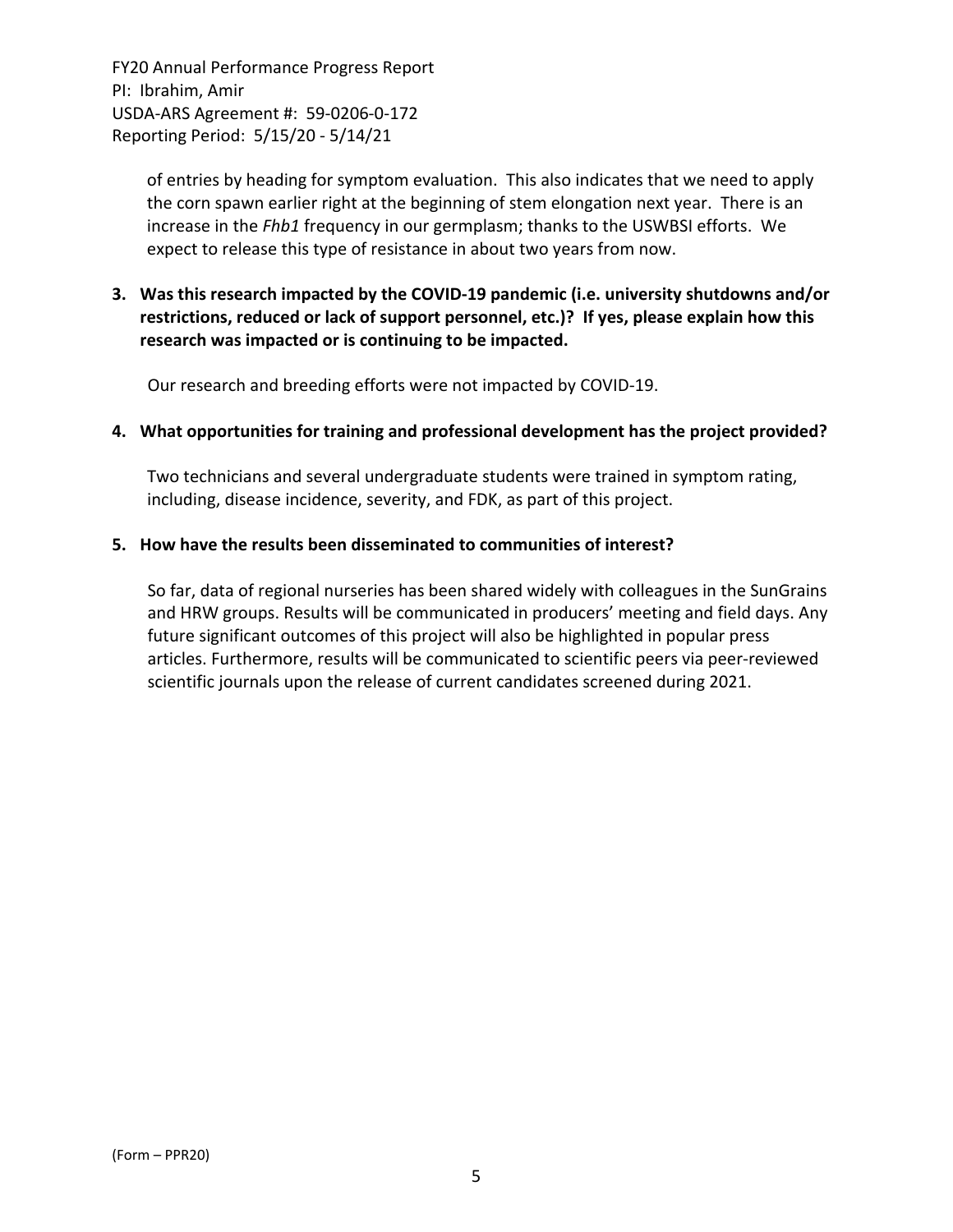## **Training of Next Generation Scientists**

**Instructions:** Please answer the following questions as it pertains to the FY20 award period (5/15/20 ‐ 5/14/21). The term "support" below includes any level of benefit to the student, ranging from full stipend plus tuition to the situation where the student's stipend was paid from other funds, but who learned how to rate scab in a misted nursery paid for by the USWBSI, and anything in between.

**1. Did any graduate students in your research program supported by funding from your USWBSI grant earn their MS degree during the FY20 award period?** ☐Yes ☒No

**If yes, how many?** Click to enter number here.

**2. Did any graduate students in your research program supported by funding from your USWBSI grant earn their Ph.D. degree during the FY20 award period?**

 $\square$ Yes  $\square$ No **If yes, how many?** Click to enter number here.

**3. Have any post docs who worked for you during the FY20 award period and were supported by funding from your USWBSI grant taken faculty positions with universities?** ☐Yes ☒No

**If yes, how many?** Click to enter number here.

**4. Have any post docs who worked for you during the FY20 award period and were supported by funding from your USWBSI grant gone on to take positions with private ag‐ related companies or federal agencies?**

☐Yes ☒No

**If yes, how many?** Click to enter number here.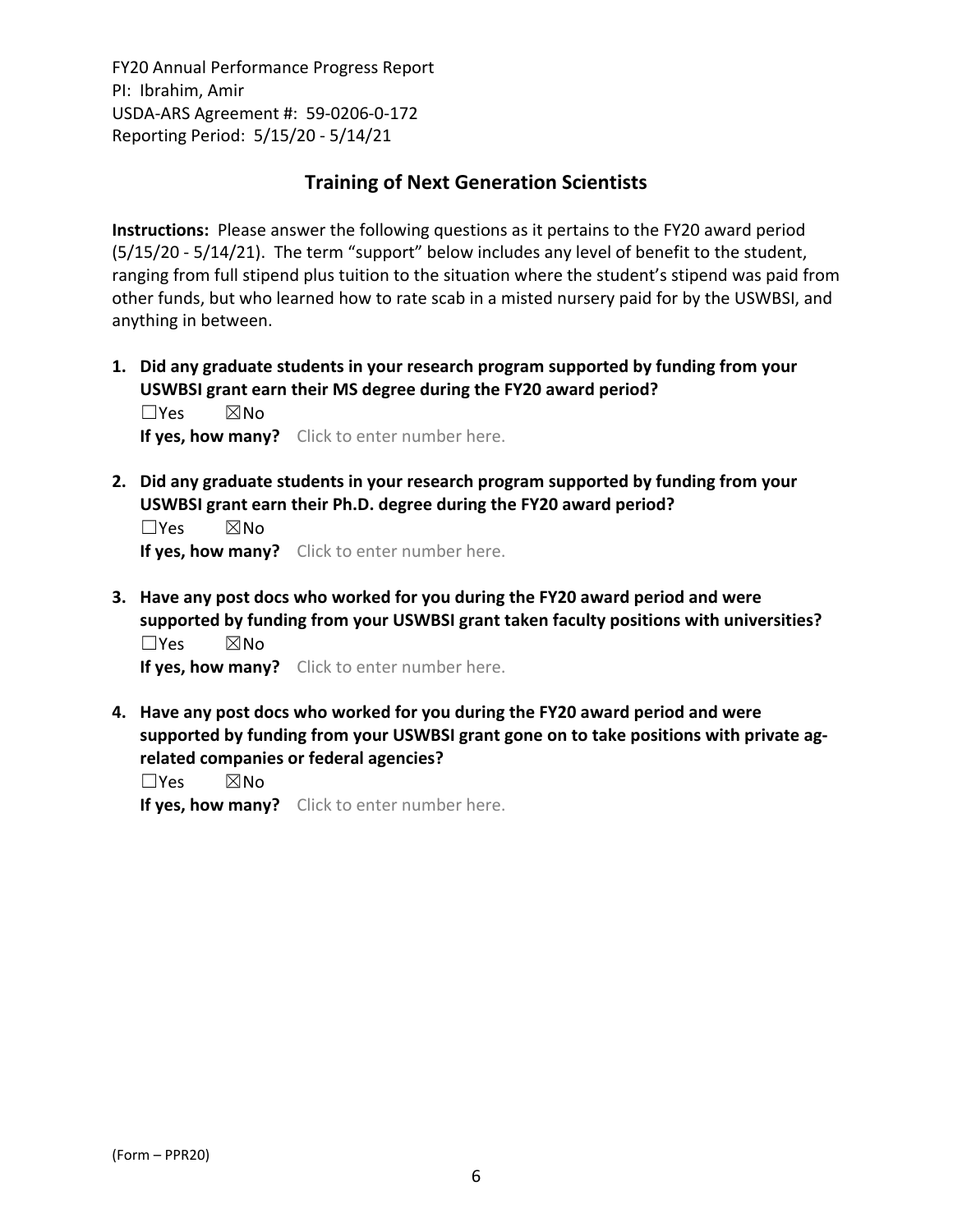# **Release of Germplasm/Cultivars**

**Instructions:** In the table below, list all germplasm and/or cultivars released with full or partial support through the USWBSI during the FY20 award period (5/15/20 - 5/14/21). All columns must be completed for each listed germplasm/cultivar. Use the key below the table for Grain Class abbreviations. 

| <b>Name of Germplasm/Cultivar</b> | <b>Grain Class</b>    | <b>FHB Resistance</b>                                  | <b>FHB</b><br>Rating<br>$(0-9)$ | Year<br><b>Released</b> |
|-----------------------------------|-----------------------|--------------------------------------------------------|---------------------------------|-------------------------|
| Nothing to report.                | Select Grain<br>Class | Select what represents<br>your most resistant<br>check | Enter as<br>text 0-9<br>rating  | Select Year             |
| Click here to enter text.         | Select Grain<br>Class | Select what represents<br>your most resistant<br>check | Enter as<br>text 0-9<br>rating  | Select Year             |
| Click here to enter text.         | Select Grain<br>Class | Select what represents<br>your most resistant<br>check | Enter as<br>text 0-9<br>rating  | Select Year             |
| Click here to enter text.         | Select Grain<br>Class | Select what represents<br>your most resistant<br>check | Enter as<br>text 0-9<br>rating  | Select Year             |
| Click here to enter text.         | Select Grain<br>Class | Select what represents<br>your most resistant<br>check | Enter as<br>text 0-9<br>rating  | Select Year             |
| Click here to enter text.         | Select Grain<br>Class | Select what represents<br>your most resistant<br>check | Enter as<br>text 0-9<br>rating  | Select Year             |
| Click here to enter text.         | Select Grain<br>Class | Select what represents<br>your most resistant<br>check | Enter as<br>text 0-9<br>rating  | Select Year             |
| Click here to enter text.         | Select Grain<br>Class | Select what represents<br>your most resistant<br>check | Enter as<br>text 0-9<br>rating  | Select Year             |
| Click here to enter text.         | Select Grain<br>Class | Select what represents<br>your most resistant<br>check | Enter as<br>text 0-9<br>rating  | Select Year             |
| Click here to enter text.         | Select Grain<br>Class | Select what represents<br>your most resistant<br>check | Enter as<br>text 0-9<br>rating  | Select Year             |
| Click here to enter text.         | Select Grain<br>Class | Select what represents<br>your most resistant<br>check | Enter as<br>text 0-9<br>rating  | Select Year             |
| Click here to enter text.         | Select Grain<br>Class | Select what represents<br>your most resistant<br>check | Enter as<br>text 0-9<br>rating  | Select Year             |
| Click here to enter text.         | Select Grain<br>Class | Select what represents<br>your most resistant<br>check | Enter as<br>text 0-9<br>rating  | Select Year             |
| Click here to enter text.         | Select Grain<br>Class | Select what represents<br>your most resistant<br>check | Enter as<br>text 0-9<br>rating  | Select Year             |

NOTE: Leave blank if you have nothing to report or if your grant did NOT include any VDHR-related projects.

**NOTE:** List the associated release notice or publication under the appropriate sub-section in the 'Publications' section of the FPR.